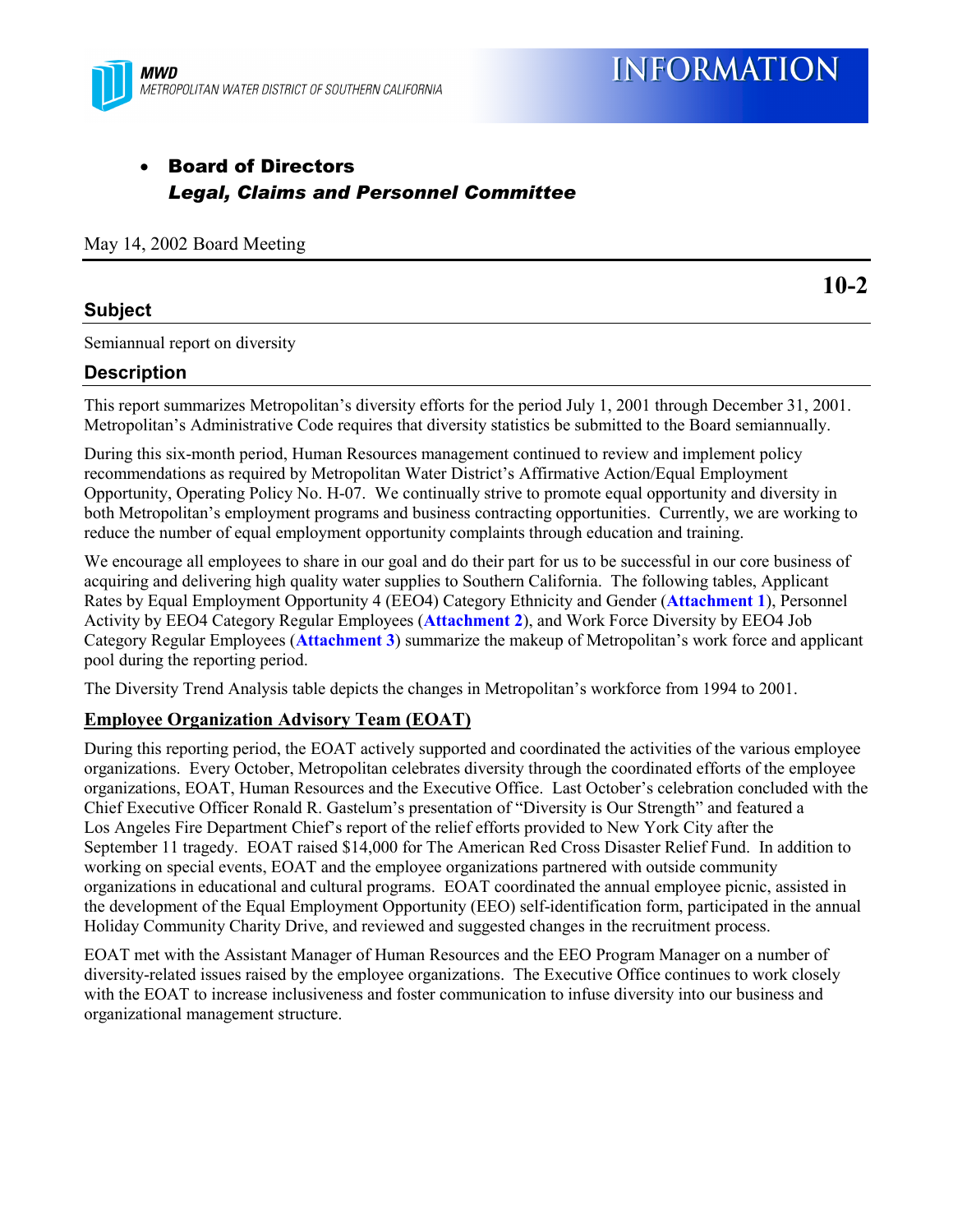|                        | 6/30/01                                   |            | 12/31/01                               |            |
|------------------------|-------------------------------------------|------------|----------------------------------------|------------|
| Category               | <b>Number</b>                             | Percentage | <b>Number</b>                          | Percentage |
| <b>Total</b>           | $1,704$ (includes $4$<br>unknown by race) |            | 1,705 (includes 4)<br>unknown by race) |            |
| White                  | 1,013                                     | 59.4%      | 1,014                                  | 59.6%      |
| <b>Black</b>           | 151                                       | 8.9%       | 153                                    | 9%         |
| Hispanic               | 293                                       | $17.2\%$   | 293                                    | $17.2\%$   |
| Asian                  | 226                                       | 13.3%      | 224                                    | 13.1%      |
| <b>Native American</b> | 17                                        | $1\%$      | 17                                     | $1\%$      |
| <b>Total Minority</b>  | 687                                       | $40.3\%$   | 687                                    | $40.3\%$   |
| <b>Race Unknown</b>    | $\overline{\mathbf{4}}$                   | $.02\%$    | 4                                      | $.02\%$    |
| <b>Females</b>         | 437                                       | 25.6%      | 433                                    | 25.4%      |
| <b>Males</b>           | 1,267                                     | 74.4%      | 1,272                                  | 74.6%      |

### **Metropolitan Workforce Comparison 6/30/01 vs. 12/31/01**

During the past six months the representation of Affirmative Action protected classes in our full-time workforce remained the same. Metropolitan had 36 new hires during this reporting period.

#### **Diversity Analysis**

#### **Applicants**

Metropolitan processed a total of 2,598 applications of which 1,350 (52 percent) of the applicants identified themselves as members of Affirmative Action protected minority groups. Females accounted for 947 (36.5 percent) of the applicants and whites for 1,248 (48 percent).

|     | White |     | <b>Black</b> | <b>Hispanic</b> |     |     | Asian | <b>Native</b><br>American |   | <b>Total</b><br><b>Minority</b> | <b>Females</b> | <b>Males</b> |
|-----|-------|-----|--------------|-----------------|-----|-----|-------|---------------------------|---|---------------------------------|----------------|--------------|
| M   | Е     | M   |              | M               | Е   | M   |       | М                         | ы |                                 |                |              |
| 856 | 392   | '76 | 204          | 407             | 202 | 203 | 141   |                           |   | 1,350                           | 947            | .651         |

#### **New Hires**

Metropolitan had a total of 36 new hires during this period. Of those hired, 7 (19.4 percent) were minorities, 26 (72.2 percent) were white and 11 (30.6 percent) were female.

| White |   | <b>Black</b> | <b>Hispanic</b> | Asian |   | <b>Native</b><br>American | <b>Total</b><br><b>Minority</b> |   | Unknown<br>by race | <b>Females</b> | <b>Males</b> |
|-------|---|--------------|-----------------|-------|---|---------------------------|---------------------------------|---|--------------------|----------------|--------------|
| M     | Ē | M            | M               | M     | M | н                         |                                 | M |                    |                |              |
| 18    |   |              |                 |       |   |                           |                                 |   |                    |                | ل کے         |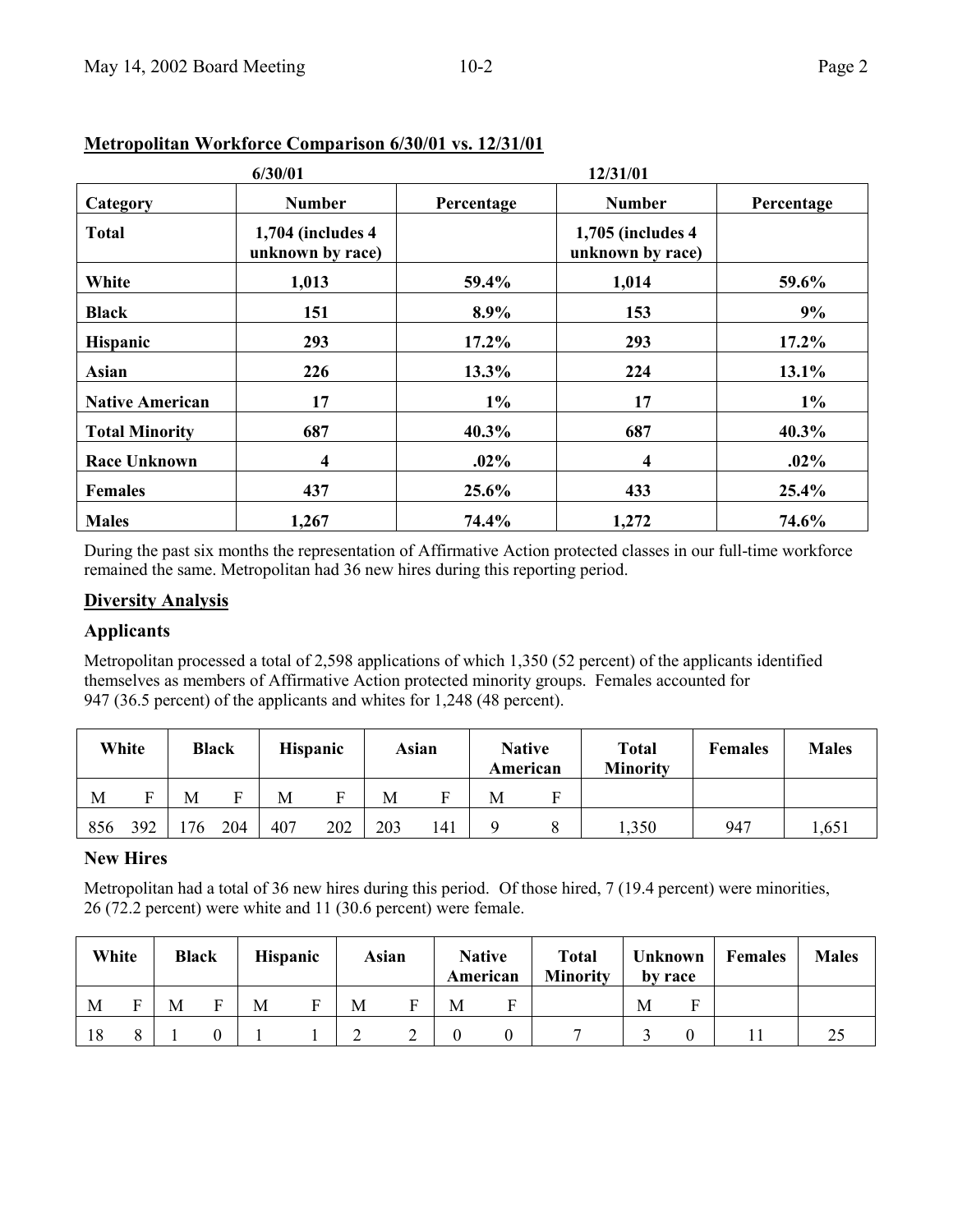### **Promotions**

A total of 81 promotions occurred during this reporting period. Thirty-one positions (38.3 percent) were awarded to minorities, 49 positions (60.5 percent) to whites and 23 positions (28.4 percent) to females.

| White |   | <b>Black</b> | <b>Hispanic</b> | <b>Asian</b> |   | American | <b>Native</b> | <b>Total</b><br><b>Minority</b> |   | Unknown<br>by race | Females | <b>Males</b> |
|-------|---|--------------|-----------------|--------------|---|----------|---------------|---------------------------------|---|--------------------|---------|--------------|
| М     | Е | М            | M               | M            | М |          |               |                                 | M | F                  |         |              |
| 41    |   |              |                 |              | 4 |          |               |                                 |   |                    | 23      | 58           |

#### **Retired/Separated**

Forty-four employees retired/separated from Metropolitan during this period. Eleven (25 percent) were minorities, 33 (75 percent) were white and 18 (40.9 percent) were female.

|    | White | <b>Black</b> |   |   | <b>Hispanic</b> |   | Asian | <b>Native</b> |  | <b>Total</b><br><b>Minority</b> | <b>Females</b> | <b>Males</b> |
|----|-------|--------------|---|---|-----------------|---|-------|---------------|--|---------------------------------|----------------|--------------|
| М  | ᠇     | M            | ᠇ | M |                 | М | ᠇     | American<br>M |  |                                 |                |              |
| 23 | 10    |              |   |   |                 |   |       |               |  |                                 | 18             | 26           |

### **Diversity Trend Analysis 1994 vs. 2001**

|                         | 1994                |          | 2001          |          |          |
|-------------------------|---------------------|----------|---------------|----------|----------|
|                         | <b>Number</b>       | Percent  | <b>Number</b> | Percent  | % Change |
| <b>Total Employees</b>  | 2,076               |          | 1,705         |          |          |
| <b>Whites</b>           | 1,365               | 65.8%    | 1,014         | 59.6%    | $-6.2\%$ |
| <b>Blacks</b>           | 118                 | $5.7\%$  | 153           | 9%       | $+3.3%$  |
| <b>Hispanics</b>        | 291                 | 14%      | 293           | $17.2\%$ | $+3.2\%$ |
| <b>Asians</b>           | 233                 | $11.2\%$ | 224           | 13.1%    | $+1.9%$  |
| <b>Native Americans</b> | 21                  | $1\%$    | 17            | $1\%$    | $0\%$    |
| <b>Total Minority</b>   | 711                 | $34.2\%$ | 687           | 40.3%    | $+6.1\%$ |
| <b>Race Unknown</b>     | <b>Not Reported</b> | $0\%$    | 4             | $.02\%$  | $.02\%$  |
| <b>Females</b>          | 453                 | 21.8%    | 433           | 25.4%    | $+3.6\%$ |
| <b>Males</b>            | 1,623               | 78.2%    | 1,272         | 74.6%    | $-3.6%$  |

EEO Office/Human Resources- 12/31/01

## **Policy**

Metropolitan Water District Administrative Code § 6304: Semiannual Report on Affirmative Action/Equal Employment Opportunity Policy and Program

Metropolitan Water District Operating Policy No. H-07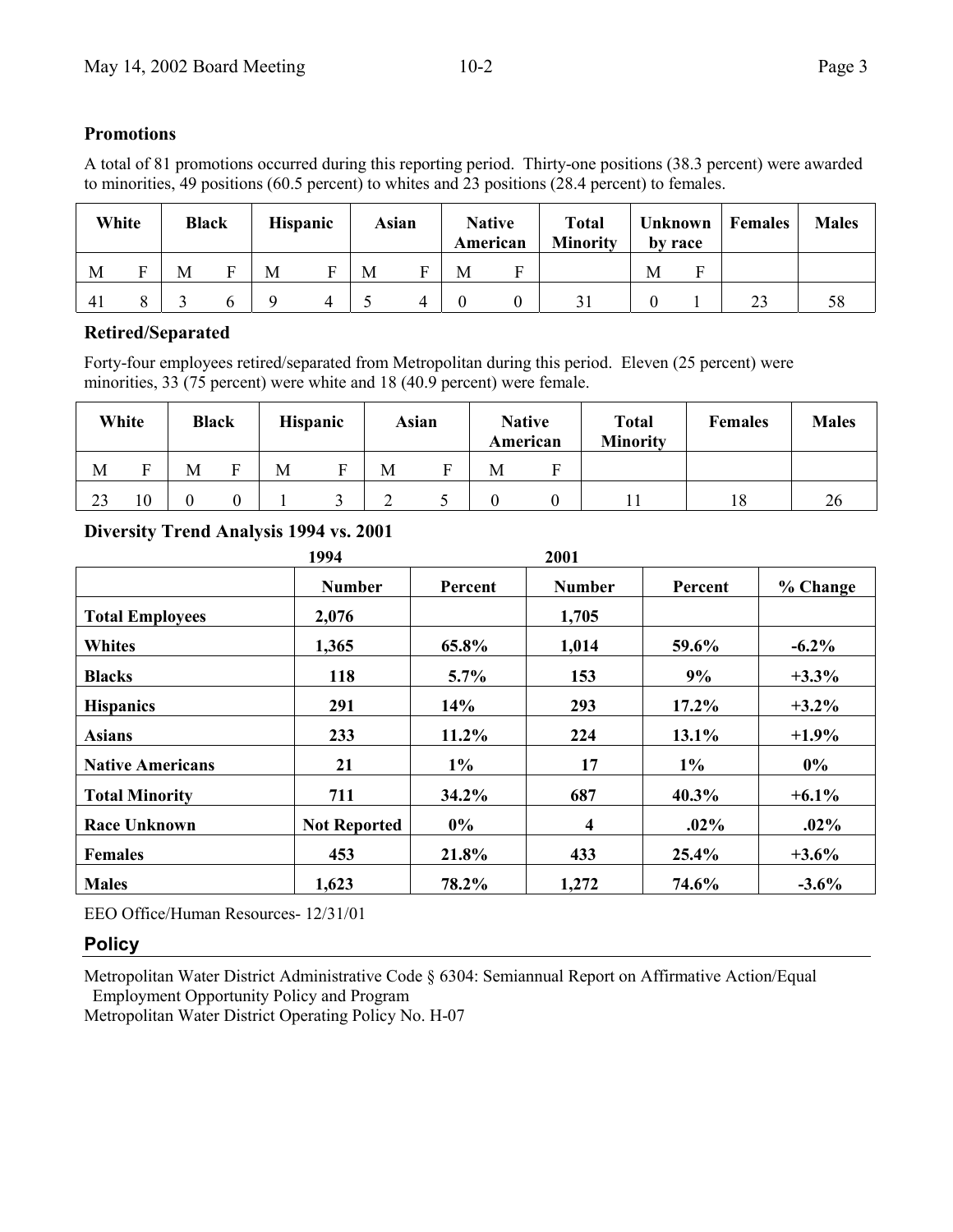# **Fiscal Impact**

None

4/15/2002 *Roy L. Wolfe Manager, Corporate Resources Date*

ス・ス 4/22/2002 *Ronald R. Gastelum Date*

*Chief Executive Officer*

**Attachment 1 – Applicant Rates by EEO4 Category Ethnicity and Gender**

**Attachment 2 – Personnel Activity by EEO4 Category Regular Employees**

**Attachment 3 – Workforce Diversity by EEO4 Job Category Regular Employees**

BLA #1626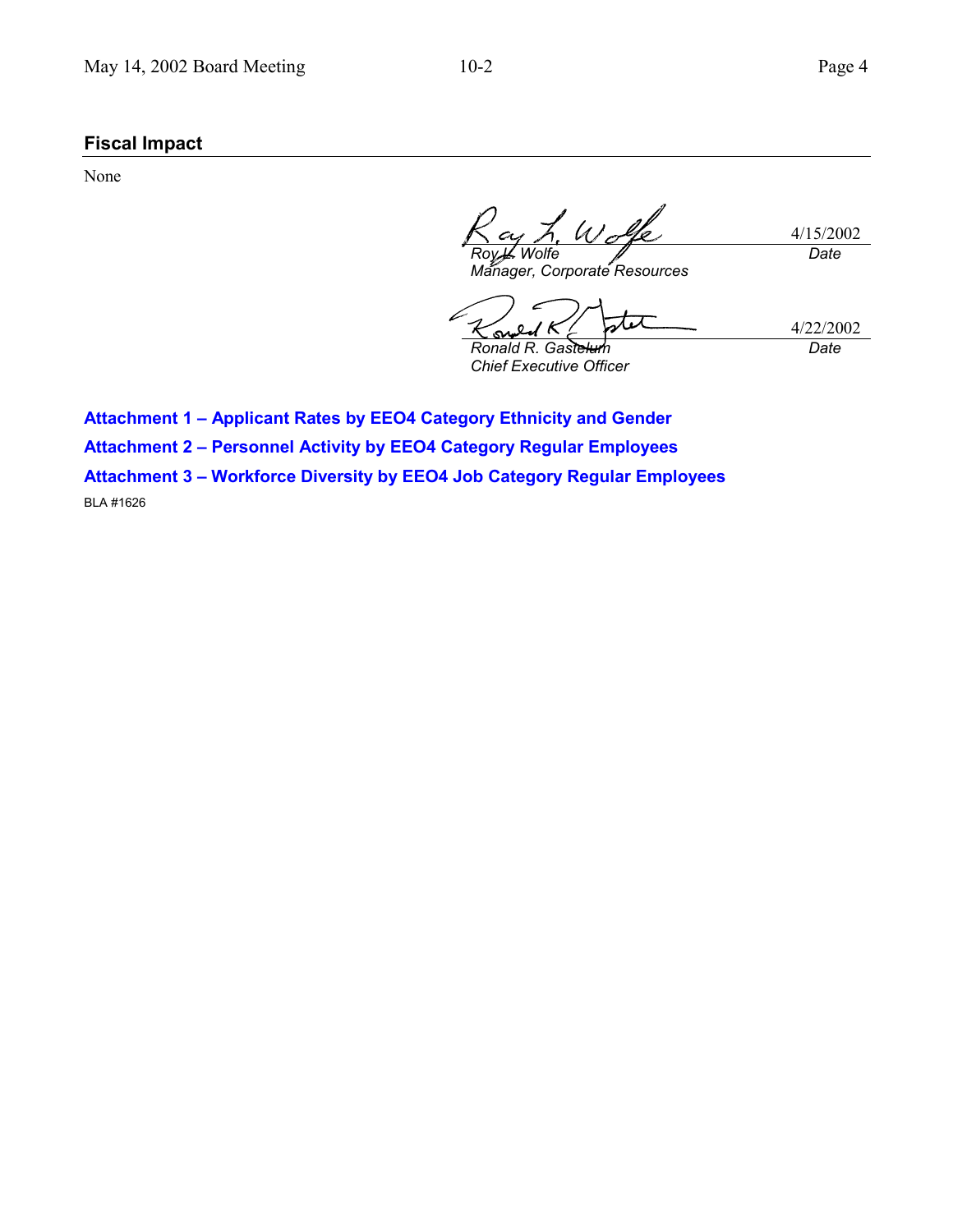

METROPOLITAN WATER DISTRICT OF SOUTHERN CALIFORNIA Applicant Rates by EEO4 Category Ethnicity and Gender For Period July 1, 2001 - December 31, 2001

| <b>EEO4 Category</b>                  |          | White         |              |           | <b>Black</b>  |              |          | Hispanic |               |                 | Asian        |              |              | Native American |              |                       | <b>Totals</b>   |                  |
|---------------------------------------|----------|---------------|--------------|-----------|---------------|--------------|----------|----------|---------------|-----------------|--------------|--------------|--------------|-----------------|--------------|-----------------------|-----------------|------------------|
| <b>Ethnicity and Gender</b>           |          |               |              | м         |               |              | м        |          |               | М               |              |              |              |                 |              | м                     |                 |                  |
| <b>OFFICIALS/ADMINISTRATORS</b>       | 0        | $\Omega$      |              | 0         | $\Omega$      | <sup>0</sup> | 0        | 0        | 0             | 0               | $\Omega$     | 0            | <sup>n</sup> | $\Omega$        | 0            | 0                     | 0               | $\Omega$         |
| % of Gender by Ethnicity              | 0.00%    | 0.00%         |              | 0.00%     | 0.00%         |              | 0.00%    | 0.00%    |               | 0.00%           | 0.00%        |              | 0.00%        | 0.00%           |              |                       |                 |                  |
| % of Total Applicants in Category     | 0.00%    | $0.00\%$      |              | $0.00\%$  | $0.00\%$      |              | 0.00%    | $0.00\%$ |               | 0.00%           | $0.00\%$     |              | 0.00%        | 0.00%           |              | 0.00%                 | 0.00%           |                  |
| <b>PROFESSIONALS</b>                  | 103      | 65            | 168          | 43        | 52            | 95           | 28       | 34       | 62            | 47              | 46           | 93           |              | 2               | 3            | 222                   | 199             | 421              |
| % of Gender by Ethnicity              | 61.31%   | 38.69%        |              |           | 45.26% 54.74% |              | 45.16%   | 54.84%   |               | 50.54%          | 49.46%       |              | 33.33%       | 66.67%          |              |                       |                 |                  |
| % of Total Applicants in Category     | 24.47%   | 15.44%        | 39.90%       |           | 10.21% 12.35% | 22.57%       | 6.65%    | 8.08%    | 14.73%        | 11.16%          | 10.93%       | 22.09%       | 0.24%        |                 |              | 0.48% 0.71% 52.73%    | 47.27%          |                  |
| <b>TECHNICIANS</b>                    | 181      | 11            | 192          | 33        | 5             | 38           | 56       | 3        | 59            | 84              | 5            | 89           | 0            | <sup>n</sup>    | $\Omega$     | 354                   | 24              | 378              |
| % of Gender by Ethnicity              | 94.27%   | 5.73%         |              | 86.84%    | 13.16%        |              | 94.92%   | 5.08%    |               | 94.38%          | 5.62%        |              | 0.00%        | 0.00%           |              |                       |                 |                  |
| % of Total Applicants in Category     | 47.88%   |               | 2.91% 50.79% | $8.73\%$  | .32%          | 10.05%       | 14.81%   | 0.79%    | 15.61%        | 22.22%          |              | 1.32% 23.54% | 0.00%        |                 |              | 0.00% 0.00% 93.65%    | 6.35%           |                  |
| <b>PROTECTIVE SERVICES</b>            | 0        | $\Omega$      |              | $\Omega$  | 0             | 0            | 0        | $\Omega$ | 0             | $\Omega$        | $\Omega$     | 0            | 0            | <sup>0</sup>    | <sup>n</sup> | 0                     | $\Omega$        | $\Omega$         |
| % of Gender by Ethnicity              | $0.00\%$ | $0.00\%$      |              | $0.00\%$  | $0.00\%$      |              | $0.00\%$ | $0.00\%$ |               | 0.00%           | $0.00\%$     |              | 0.00%        | $0.00\%$        |              |                       |                 |                  |
| % of Total Applicants in Category     | 0.00%    | $0.00\%$      |              | $0.00\%$  | $0.00\%$      |              | 0.00%    | $0.00\%$ |               | 0.00%           | $0.00\%$     |              | 0.00%        | $0.00\%$        |              | 0.00%                 | 0.00%           |                  |
| <b>PARAPROFESSIONALS</b>              | 33       | 197           | 230          | 8         | 83            | 91           | 25       | 97       | 122           | 15              | 52           | 67           | 0            | 3               | 3            | 81                    | 432             | 513              |
| % of Gender by Ethnicity              | 14.35%   | $85.65\%$     |              | 8.79%     | 91.21%        |              | 20.49%   | 79.51%   |               | 22.39%          | 77.61%       |              | 0.00%        | 100.00%         |              |                       |                 |                  |
| % of Total Applicants in Category     | 6.43%    | 38.40%        | 44.83%       | .56%      | 16.18%        | 17.74%       | 4.87%    | 18.91%   | 23.78%        | 2.92%           | 10.14%       | 13.06%       | 0.00%        | 0.58%           | 0.58%        | 15.79%                | 84.21%          |                  |
| <b>OFFICE &amp; CLERICAL</b>          | 12       | 104           | 116          | Δ         | 61            | 65           | 16       | 59       | 75            | $\overline{12}$ | 36           | 48           | 0            | 3               | 3            | 44                    | 263             | 307              |
| % of Gender by Ethnicity              | 10.34%   | 89.66%        |              |           | 6.15% 93.85%  |              | 21.33%   | 78.67%   |               | 25.00%          | 75.00%       |              | 0.00%        | 0.00%           |              |                       |                 |                  |
| % of Total Applicants in Category     | 3.91%    | 33.88% 37.79% |              | .30%      | 19.87% 21.17% |              | 5.21%    |          | 19.22% 24.43% | 3.91%           | 11.73%       | 15.64%       | 0.00%        |                 |              | 0.98% 0.98% 14.33%    | 85.67%          |                  |
| <b>SKILLED CRAFT WORKERS</b>          | 433      |               | 437          | 52        |               | 53           | 191      | $\Omega$ | 191           | 34              | <sup>0</sup> | 34           |              | <sup>0</sup>    |              | 717                   | 5               | $\overline{722}$ |
| % of Gender by Ethnicity              | 99.08%   | 0.92%         |              | $98.11\%$ | 1.89%         |              | 100.00%  | $0.00\%$ |               | 100.00%         | $0.00\%$     |              | 100.00%      | 0.00%           |              |                       |                 |                  |
| % of Total Applicants in Category     | 59.97%   | 0.55%         | 60.53%       | 7.20%     | 0.14%         | 7.34%        | 26.45%   | $0.00\%$ | 26.45%        | 4.71%           | 0.00%        | 4.71%        | 0.97%        |                 | 0.00% 0.97%  | 99.31%                | 0.69%           |                  |
| <b>SERVICE-MAINTENANCE</b>            | 94       | 11            | 105          | 36        | 2             | 38           | 91       | 9        | 100           | 11              | 2            | 13           |              | <sup>n</sup>    |              | 233                   | $\overline{24}$ | 257              |
| % of Gender by Ethnicity              | 89.52%   | 10.48%        |              | $0.00\%$  | 0.00%         |              | 91.00%   | 9.00%    |               | 0.00%           | 0.00%        |              | 0.00%        | 0.00%           |              |                       |                 |                  |
| % of Total Applicants in Category     | 36.58%   | 4.28%         | 40.86%       | 14.01%    | 0.78%         | 14.79%       | 35.41%   | 3.50%    | 38.91%        | 0.00%           | 0.78%        | 5.06%        | 0.39%        | $0.00\%$        | 0.39%        | 90.66%                | 9.34%           |                  |
| <b>IETHNICITY &amp; GENDER TOTALS</b> | 856      | 392           | 1248         | 176       | 204           | 380          | 407      | 202      | 609           | 203             | 141          | 344          | 9            | 8               | 17           | 1651                  | 947             | 2598             |
| II% OF ETHNICITY & GENDER             | 32.95%   | 15.09%        | 48.04%       | 6.77%     | 7.85%         | 14.63%       | 15.67%   | 7.78%    | 23.44%        | 7.81%           | 5.43%        | 13.24%       | 0.35%        |                 |              | $0.31\%$ 0.65% 63.55% | 36.45%          |                  |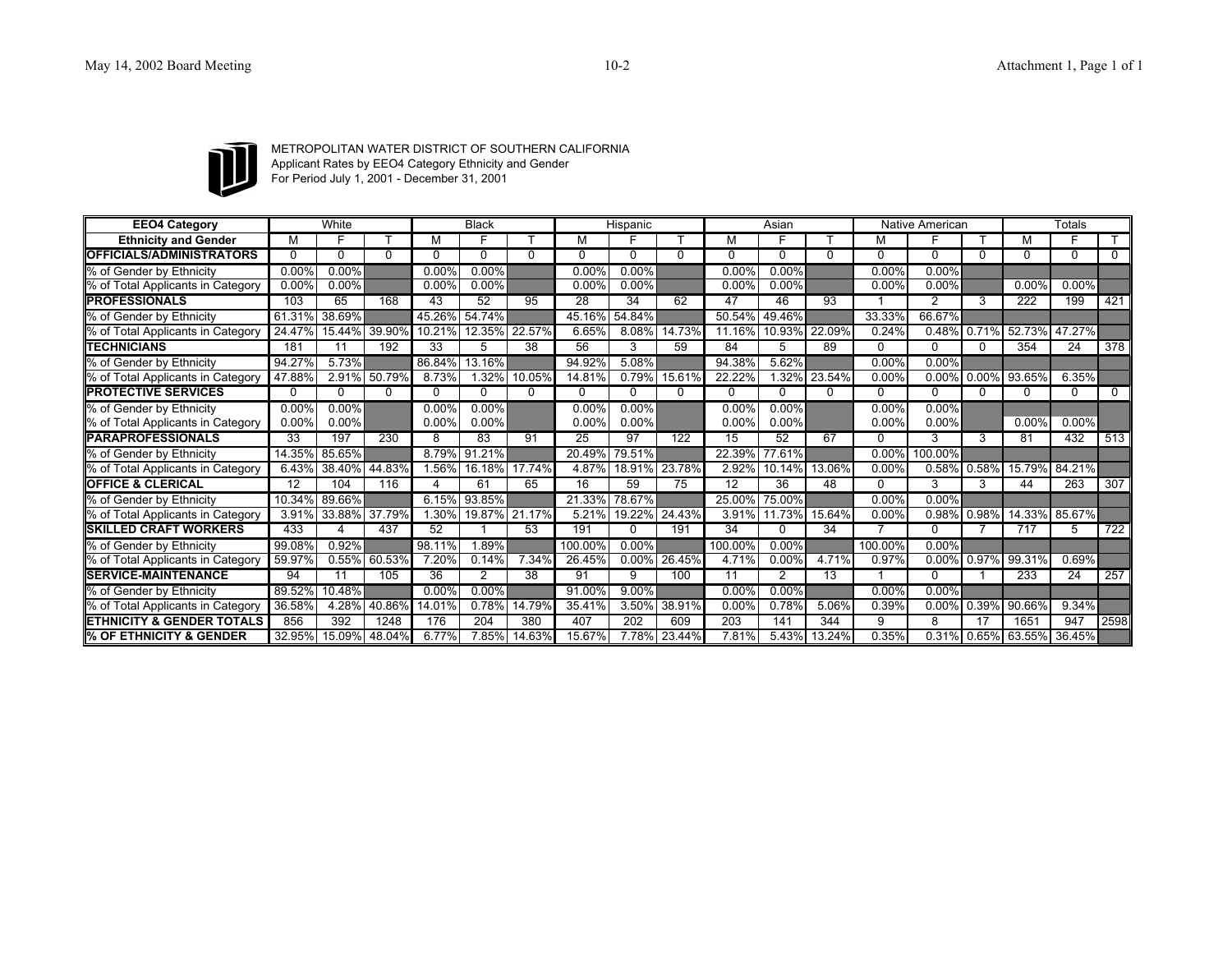Metropolitan Water District of Southern California<br>PERSONNEL ACTIVITY BY EEO4 CATEGORY REGULAR EMPLOYEES PARA PARA PAGE PAGE PAGE No. 1

**Run Date** 

03/05/2002 For the period 07/01/2001 through 12/31/2001 **Run** Time 13:14:48 Personnel Action: HIR--Hire

Action Reason: HRP--New Hire - Replacement

|                              |              |                | Sex            |                | $(1)$ -White   |          | $(2)$ -Black   |          | (3)-Hispanic   |              | $(4)$ -Asian   |         | (5)            | Native American | (6) Unknown    |                |
|------------------------------|--------------|----------------|----------------|----------------|----------------|----------|----------------|----------|----------------|--------------|----------------|---------|----------------|-----------------|----------------|----------------|
| EE04 Category                |              | Total<br>----- | М              | $\mathbf{F}$   | М              | F        | М              | F        | М              | $\mathbf F$  | М              | $\rm F$ | M              | F               | M              | $\mathbf F$    |
| Officials and Administrators |              |                |                | $\circ$        |                | $\circ$  | $\mathbf 0$    | $\circ$  | $\circ$        | $\circ$      | $\circ$        | $\circ$ | $\circ$        | $\circ$         | $\circ$        | $\Omega$       |
| Professionals                |              | 12             | 8              | 4              | 5              | 4        | $\Omega$       | $\circ$  | $\circ$        | $\circ$      | $\mathbf{1}$   | $\circ$ | $\circ$        | $\circ$         | $\overline{2}$ | $\circ$        |
| Technicians                  |              | 3              |                | 2              |                |          | $\Omega$       | $\circ$  | $\circ$        | $\circ$      | $\circ$        |         | $\circ$        | $\circ$         | $\circ$        | $\circ$        |
| Protective Service           |              | $\circ$        | $\circ$        | $\circ$        | $\circ$        | $\circ$  | $\mathbf 0$    | 0        | $\circ$        | $\circ$      | $\circ$        | $\circ$ | $\circ$        | $\circ$         | $\circ$        | $\circ$        |
| Paraprofessionals            |              | 2              | $\mathbf 0$    | $\overline{2}$ | $\circ$        |          | $\circ$        | $\circ$  | $\circ$        | $\mathbf{1}$ | $\circ$        | $\circ$ | $\circ$        | $\circ$         | $\circ$        | $\circ$        |
| Office/Clerical              |              | $\circ$        | $\circ$        | $\Omega$       | $\Omega$       | $\Omega$ | $\Omega$       | $\circ$  | $\circ$        | $\circ$      | $\circ$        | $\circ$ | $\circ$        | $\circ$         | $\circ$        | $\circ$        |
| Skilled Craft                |              | $\mathfrak{D}$ | $\mathfrak{D}$ | $\Omega$       | $\overline{2}$ | $\Omega$ | $\Omega$       | $\Omega$ | $\Omega$       | $\Omega$     | $\circ$        | $\circ$ | $\circ$        | $\Omega$        | $\circ$        | $\circ$        |
| Service Maintenance          |              |                |                | $\Omega$       | 5              | $\Omega$ | $\Omega$       | $\circ$  | $\circ$        | $\circ$      |                | $\circ$ | $\circ$        | $\circ$         |                | $\circ$        |
| No EEO-4 Reporting           |              | $\circ$        | $\circ$        | $\circ$        | $\Omega$       | $\circ$  | $\circ$        | $\circ$  | $\circ$        | $\circ$      | $\circ$        | $\circ$ | $\circ$        | $\circ$         | $\circ$        | $\circ$        |
|                              | <b>TOTAL</b> | 27             | 19             | 8              | 14             | 6        | $\overline{0}$ | $\theta$ | $\overline{0}$ |              | $\overline{2}$ |         | $\overline{0}$ | $\theta$        | 3              | $\overline{0}$ |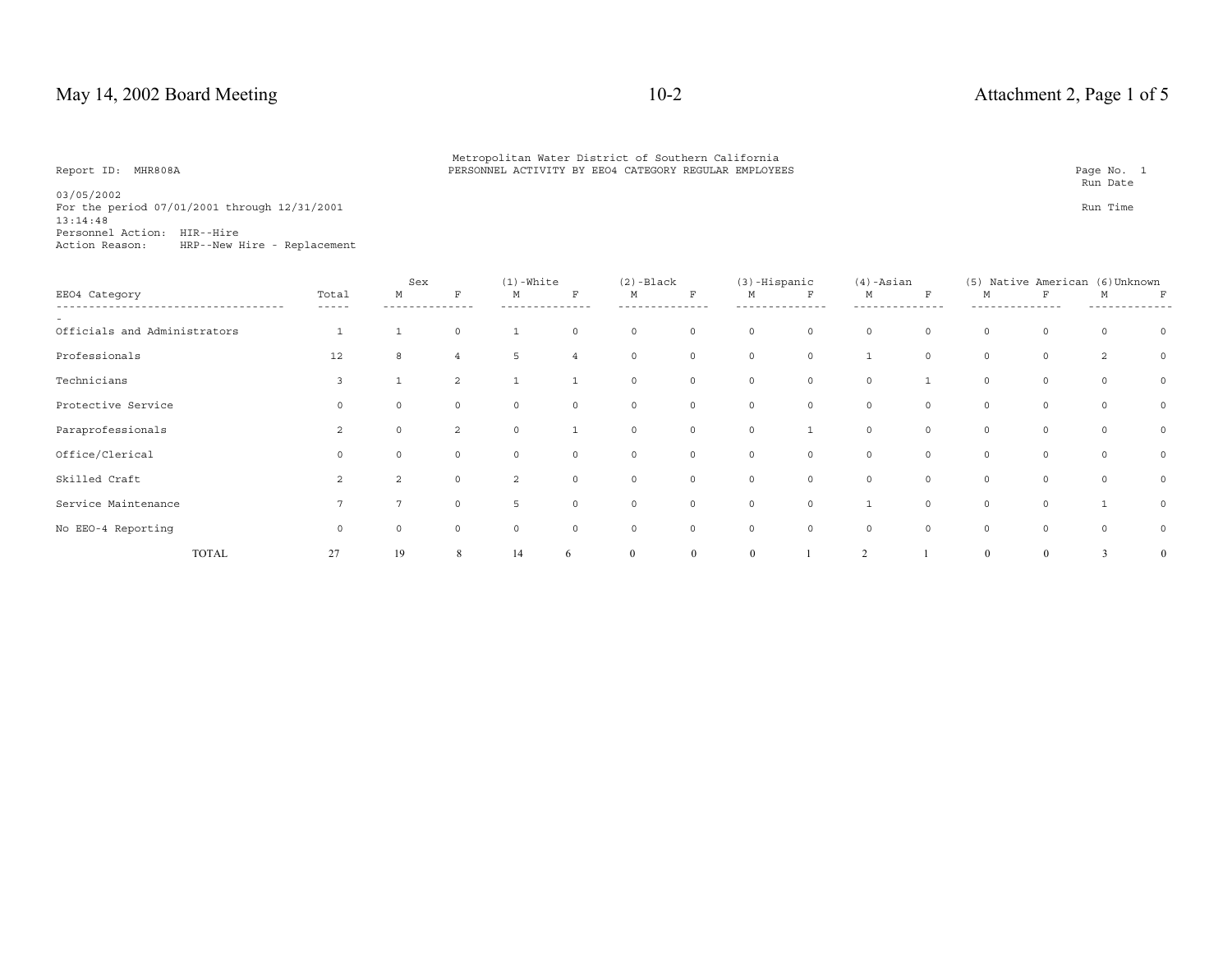**Run Date** 

03/05/2002 For the period 07/01/2001 through 12/31/2001 **Run** Time 13:14:48 Personnel Action: HIR--HireAction Reason: NPS--New Position

|                              |                | Sex      |                | $(1)$ -White |          | $(2)$ -Black |         | $(3)$ -Hispanic |              | $(4)$ -Asian |             |             | $(5)$ -Am. Indian | $(6) - N/A$ |          |
|------------------------------|----------------|----------|----------------|--------------|----------|--------------|---------|-----------------|--------------|--------------|-------------|-------------|-------------------|-------------|----------|
| EE04 Category                | Total<br>----- | M        | F              | M            | F        | M            | F       | М               | $\mathbf F$  | М            | $\mathbf F$ | М           | F                 | M           | F        |
| Officials and Administrators |                |          | $\Omega$       |              | $\Omega$ | $\circ$      | $\circ$ | $\circ$         | $\circ$      | $\circ$      | $\circ$     | $\circ$     | $\circ$           | $\circ$     | $\Omega$ |
| Professionals                |                | 2        |                |              | $\Omega$ | $\circ$      | $\circ$ |                 | $\circ$      | $\circ$      |             | $\circ$     | $\circ$           | $\circ$     | 0        |
| Technicians                  |                | $\Omega$ |                | $\Omega$     | $\Omega$ | $\circ$      | $\circ$ | $\mathbf 0$     | $\mathsf{O}$ | $\circ$      | $\circ$     | $\mathbf 0$ | 0                 | $\Omega$    | $\circ$  |
| Protective Service           |                | $\Omega$ |                | $\Omega$     | $\Omega$ | $\circ$      | $\circ$ | 0               | $\circ$      | $\circ$      | $\circ$     | 0           | $\circ$           | $\circ$     | $\circ$  |
| Paraprofessionals            |                | $\circ$  |                | $\circ$      |          | $\circ$      | $\circ$ | $\mathbf 0$     | $\circ$      | $\circ$      | $\circ$     | $\circ$     | $\circ$           | $\circ$     | 0        |
| Office/Clerical              |                | $\Omega$ |                | $\Omega$     |          | $\circ$      | $\circ$ | $\mathbf 0$     | $\mathsf{O}$ | $\circ$      | $\circ$     | $\mathbf 0$ | $\circ$           | $\circ$     | 0        |
| Skilled Craft                |                | $\Omega$ |                | $\Omega$     | $\Omega$ | $\circ$      | $\circ$ | $\mathbf 0$     | $\circ$      | $\circ$      | $\circ$     | $\mathbf 0$ | $\circ$           | $\circ$     | $\circ$  |
| Service Maintenance          | $\Omega$       | $\Omega$ | $\Omega$       | $\Omega$     | $\circ$  | $\circ$      | $\circ$ | $\mathsf{O}$    | $\circ$      | $\circ$      | $\circ$     | $\circ$     | $\circ$           | $\circ$     | 0        |
| No EEO-4 Reporting           | $\circ$        | $\Omega$ | 0              | 0            | $\Omega$ | $\circ$      | $\circ$ | $\mathbf 0$     | $\circ$      | $\circ$      | $\circ$     | $\circ$     | $\circ$           | $\circ$     | $\circ$  |
| TOTAL                        | 5              |          | $\mathfrak{D}$ | 2            |          | $\Omega$     | $\circ$ |                 | $\circ$      | 0            |             | $\circ$     | 0                 | $\circ$     | $\circ$  |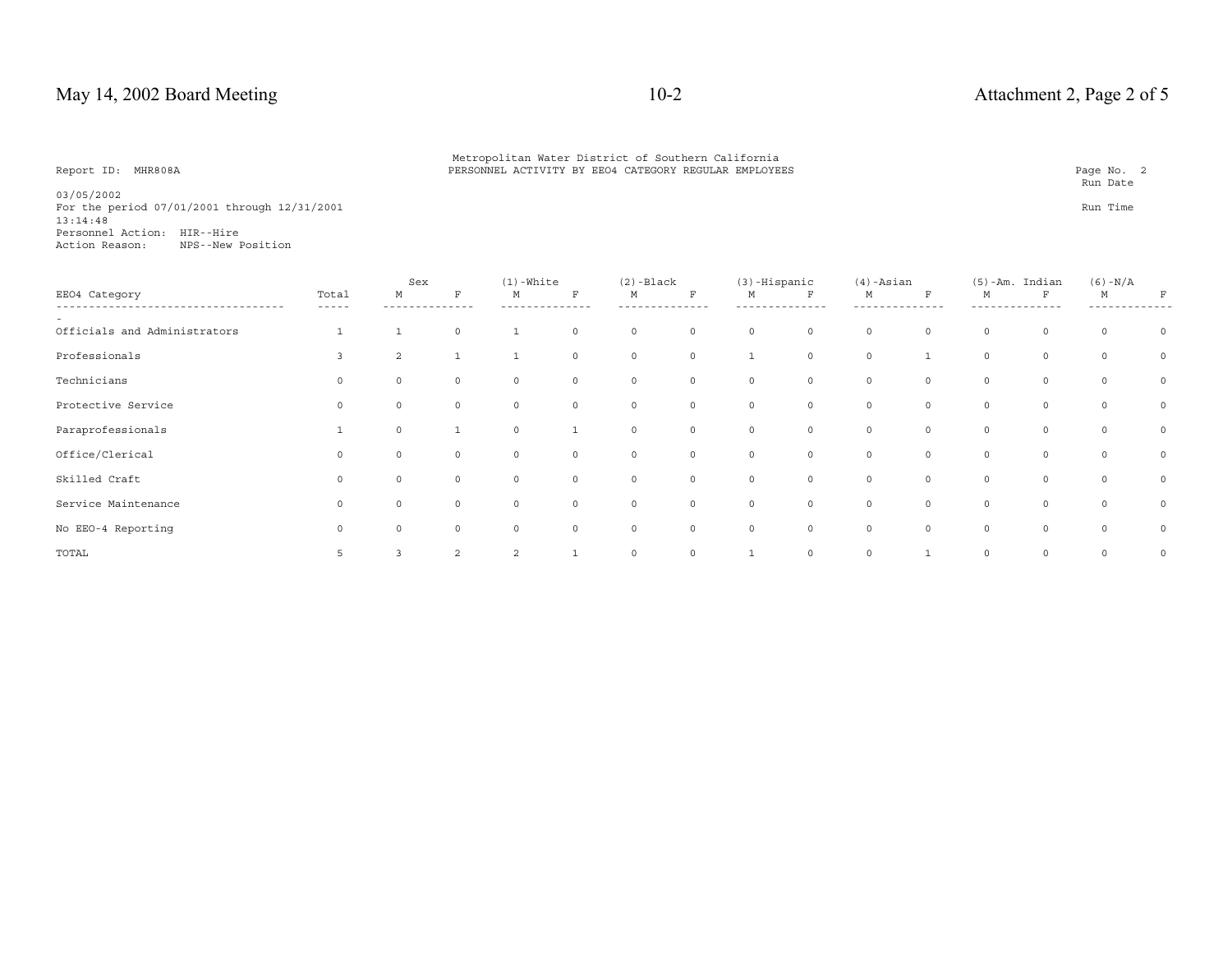**Run Date** 

03/05/2002 For the period 07/01/2001 through 12/31/2001 **Run** Time 13:14:48 Personnel Action: REH--Rehire1 Action Reason:

|                              |                    | Sex      |              | $(1)$ -White |             | $(2)$ -Black |             | $(3)$ -Hispanic |              | $(4)$ -Asian |              |             | $(5)$ -Am. Indian | $(6) - N/A$ |         |
|------------------------------|--------------------|----------|--------------|--------------|-------------|--------------|-------------|-----------------|--------------|--------------|--------------|-------------|-------------------|-------------|---------|
| EE04 Category                | Total<br>- - - - - | M        | F            | М            | $\mathbf F$ | M            | $\mathbf F$ | М               | $\mathbf{F}$ | М            | F            | M           | F                 | M           | F       |
| Officials and Administrators |                    |          | $\circ$      |              | $\Omega$    | 0            | $\circ$     | $\circ$         | 0            | 0            | $\circ$      | $\circ$     | 0                 | $\circ$     | $\circ$ |
| Professionals                | $\overline{2}$     |          |              | 0            |             |              | $\circ$     | $\circ$         | $\mathsf{O}$ | $\circ$      | $\circ$      | $\circ$     | 0                 | $\circ$     | $\circ$ |
| Technicians                  |                    |          | $\Omega$     |              | $\Omega$    | $\Omega$     | $\circ$     | $\circ$         | $\circ$      | 0            | $\mathbf 0$  | $\circ$     | $\circ$           | $\circ$     | $\circ$ |
| Protective Service           |                    | 0        | 0            | 0            | $\circ$     | $\circ$      | $\circ$     | $\circ$         | $\mathsf{O}$ | $\circ$      | $\mathsf{O}$ | $\circ$     | 0                 | $\circ$     | $\circ$ |
| Paraprofessionals            | $\Omega$           | $\circ$  | $\mathbf{0}$ | $\circ$      | $\circ$     | $\circ$      | $\circ$     | $\circ$         | $\circ$      | $\circ$      | $\circ$      | $\circ$     | $\circ$           | $\circ$     | $\circ$ |
| Office/Clerical              |                    | $\Omega$ | $\Omega$     | $\Omega$     | $\Omega$    | $\mathbf 0$  | $\circ$     | $\circ$         | $\mathsf{O}$ | $\circ$      | $\circ$      | $\circ$     | $\circ$           | $\circ$     | $\circ$ |
| Skilled Craft                |                    | $\Omega$ | $\Omega$     | $\Omega$     | $\Omega$    | $\circ$      | $\circ$     | $\circ$         | $\circ$      | $\circ$      | $\mathbf 0$  | $\circ$     | 0                 | $\circ$     | $\circ$ |
| Service Maintenance          |                    | $\Omega$ | 0            | $\Omega$     | $\circ$     | $\circ$      | $\circ$     | $\circ$         | 0            | 0            | $\circ$      | $\circ$     | 0                 | $\circ$     | $\circ$ |
| No EEO-4 Reporting           | $\circ$            | $\circ$  | $\circ$      | $\circ$      | $\circ$     | 0            | $\circ$     | $\circ$         | $\circ$      | $\circ$      | $\circ$      | $\circ$     | 0                 | $\circ$     | $\circ$ |
| TOTAL                        |                    |          |              | 2            |             |              | $\circ$     | $\circ$         | $\circ$      | $\circ$      | $\circ$      | $\mathbf 0$ | $\circ$           | $\circ$     | $\circ$ |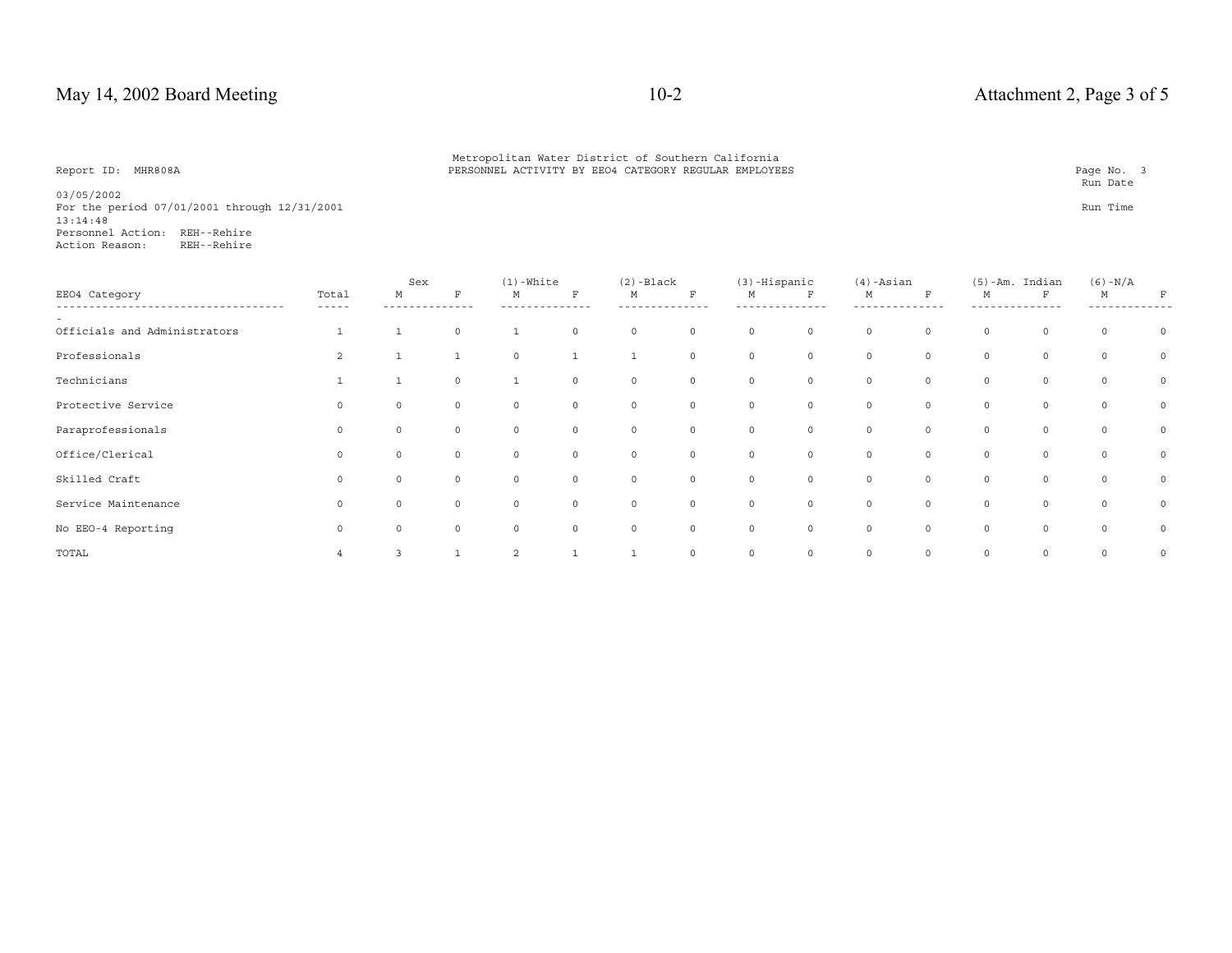Metropolitan Water District of Southern California<br>PERSONNEL ACTIVITY BY EEO4 CATEGORY REGULAR EMPLOYEES PARA PARA PAGE PAGE PAGE No. 4

For the period 07/01/2001 through 12/31/2001 Personnel Action: POS--Position Change Action Reason: RTE--Retirees & Separations

|                              |                | Sex         |          | $(1)$ -White |          | $(2)$ -Black |             | $(3)$ -Hispanic |              | $(4)$ -Asian   |             |             | $(5)$ -Am. Indian | $(6) - N/A$ |         |
|------------------------------|----------------|-------------|----------|--------------|----------|--------------|-------------|-----------------|--------------|----------------|-------------|-------------|-------------------|-------------|---------|
| EE04 Category                | Total<br>----- | М           | F        | М            | F        | М            | F           | М               | F            | М              | $\mathbf F$ | М           | $\mathbf F$       | M           | F       |
| Officials and Administrators | $\mathbf 0$    | $\circ$     | 0        | $\circ$      | $\circ$  | $\circ$      | $\circ$     | $\circ$         | $\circ$      | $\circ$        | $\circ$     | $\circ$     | $\circ$           | $\circ$     | $\circ$ |
| Professionals                | 0              |             | 0        | $\Omega$     | $\circ$  | $\circ$      | $\circ$     | $\circ$         | $\circ$      | 0              | $\mathbb O$ | 0           | 0                 | $\circ$     | $\circ$ |
| Technicians                  |                |             | 0        |              | $\Omega$ | $\circ$      | $\circ$     | $\Omega$        | $\mathsf{O}$ | $\circ$        | $\mathbb O$ | $\Omega$    | $\circ$           | 0           | $\circ$ |
| Protective Service           |                | 0           | 0        |              | $\circ$  | 0            | $\mathsf 0$ | 0               | $\circ$      | $\circ$        | $\mathbb O$ | $\mathbf 0$ | 0                 | $\circ$     | $\circ$ |
| Paraprofessionals            | $\Omega$       | 0           | 0        | $\Omega$     | $\circ$  | $\circ$      | $\circ$     | $\circ$         | $\circ$      | $\circ$        | $\circ$     | $\circ$     | 0                 | $\circ$     | $\circ$ |
| Office/Clerical              | $\Omega$       | $\Omega$    | $\Omega$ | $\Omega$     | $\circ$  | $\mathbf 0$  | $\circ$     | $\circ$         | $\mathsf{O}$ | $\circ$        | $\mathbb O$ | 0           | 0                 | $\circ$     | $\circ$ |
| Skilled Craft                | $\Omega$       |             | 0        |              | $\circ$  | $\circ$      | $\circ$     | $\circ$         | $\mathsf{O}$ | $\circ$        | $\mathbb O$ | $\mathbf 0$ | 0                 | 0           | $\circ$ |
| Service Maintenance          | $\mathbf 0$    | $\mathbf 0$ | 0        | $\circ$      | $\circ$  | $\circ$      | $\circ$     | $\circ$         | $\circ$      | $\circ$        | $\circ$     | $\circ$     | 0                 | $\circ$     | $\circ$ |
| No EEO-4 Reporting           | 44             | 26          | 18       | 23           | $10$     | $\circ$      | $\circ$     |                 | 3            | $\overline{2}$ | 5           | $\mathbf 0$ | $\circ$           | $\circ$     | $\circ$ |
| TOTAL                        | 44             | 26          | 18       | 23           | $10$     | $\mathbf 0$  | $\circ$     |                 | 3            | $\overline{2}$ | 5           | $\mathbf 0$ | 0                 | 0           | $\circ$ |

Run Date 03/05/2002<br>Run Time 13:14:48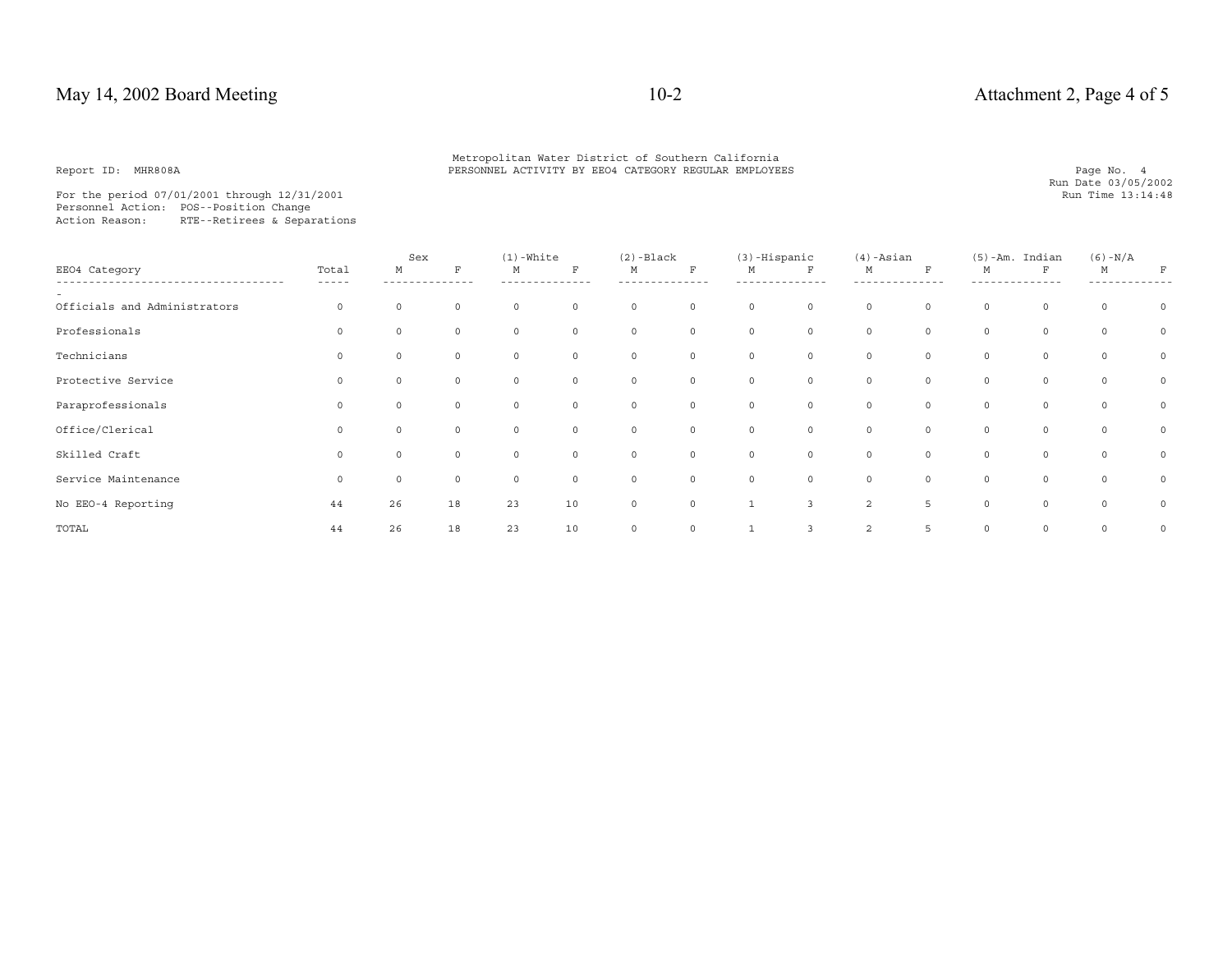For the period 07/01/2001 through 12/31/2001 Personnel Action: PRO--Promotion Action Reason: --

|                              |                | Sex            |                | $(1)$ -White |                | $(2)$ -Black   |                | $(3)$ -Hispanic |                | $(4)$ -Asian   |                |             | $(5)$ -Am. Indian | $(6) - N/A$  |          |
|------------------------------|----------------|----------------|----------------|--------------|----------------|----------------|----------------|-----------------|----------------|----------------|----------------|-------------|-------------------|--------------|----------|
| EE04 Category                | Total<br>----- | M              | F              | M            | F              | M              | F              | М               | $\mathbf F$    | М              | $\mathbf F$    | М           | $\mathbf{F}$      | M            | F        |
| Officials and Administrators | 26             | 25             |                | 17           |                | 2              | $\circ$        | 5               | $\circ$        | $\mathbf{1}$   | $\circ$        | $\circ$     | 0                 | 0            | $\Omega$ |
| Professionals                | 26             | 12             | 14             | 9            | 5              | $\circ$        | 2              | $\circ$         | 2              | $\overline{3}$ | $\overline{4}$ | $\circ$     | $\circ$           | $\circ$      |          |
| Technicians                  | $\mathsf{R}$   | $\mathbf{r}$   |                | 6            | $\Omega$       | $\circ$        |                | $\Omega$        | $\mathsf{O}$   |                | $\circ$        | $\mathbf 0$ | 0                 | $\Omega$     | $\circ$  |
| Protective Service           | $\Omega$       | $\circ$        | 0              | $\circ$      | $\circ$        | $\circ$        | $\mathsf 0$    | $\circ$         | $\circ$        | $\circ$        | $\circ$        | $\circ$     | $\circ$           | 0            | $\circ$  |
| Paraprofessionals            |                | $\Omega$       | $\overline{7}$ | $\circ$      | $\overline{2}$ | $\circ$        | $\overline{3}$ | $\circ$         | $\overline{2}$ | $\circ$        | $\circ$        | $\circ$     | $\circ$           | $\circ$      | 0        |
| Office/Clerical              |                | $\Omega$       |                | 0            | $\Omega$       | $\circ$        | $\circ$        | $\circ$         | $\circ$        | $\circ$        | $\mathbf 0$    | $\circ$     | $\circ$           | $\circ$      | 0        |
| Skilled Craft                |                | $\overline{7}$ | 0              | 5.           | $\Omega$       | $\circ$        | $\mathsf 0$    | 2               | $\circ$        | 0              | $\circ$        | $\circ$     | 0                 | $\circ$      | $\circ$  |
| Service Maintenance          |                | 7              | 0              |              | $\circ$        |                | $\circ$        | 2               | $\circ$        | $\circ$        | $\circ$        | 0           | $\circ$           | 0            | $\circ$  |
| No EEO-4 Reporting           | $\Omega$       | $\Omega$       | 0              | $\Omega$     | $\Omega$       | $\circ$        | $\circ$        | $\Omega$        | $\circ$        | $\circ$        | $\circ$        | $\circ$     | $\circ$           | $\circ$      | $\circ$  |
| TOTAL                        | 81             | 58             | 23             | 41           | 8              | $\overline{3}$ | 6              | 9               | $\overline{4}$ | 5              | 4              | 0           | $\circ$           | $\mathsf{O}$ |          |

Run Date 03/05/2002<br>Run Time 14:02:27